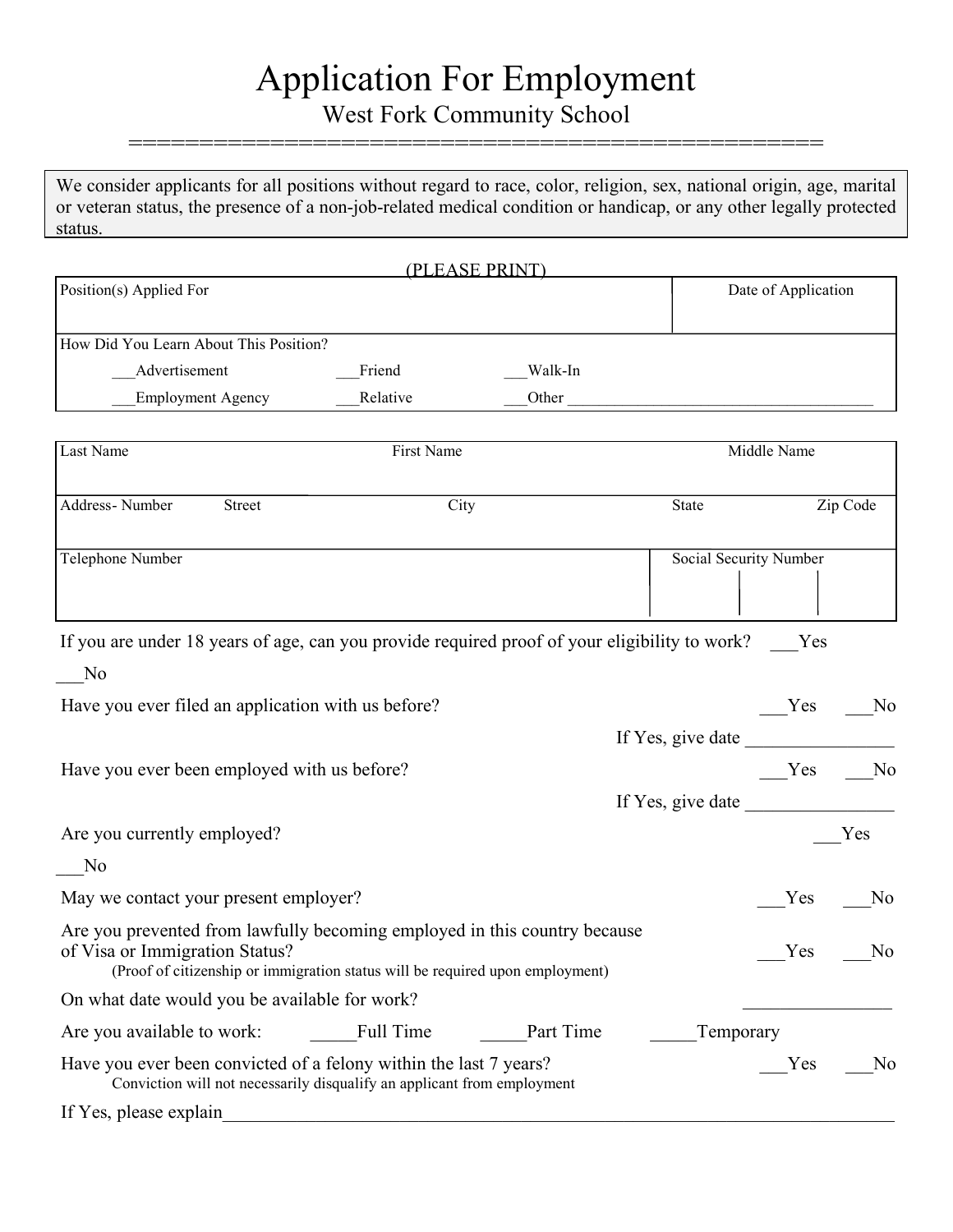#### WE ARE AN EQUAL OPPORTUNITY EMPLOYER

 $\mathcal{L}_\mathcal{L} = \mathcal{L}_\mathcal{L} = \mathcal{L}_\mathcal{L} = \mathcal{L}_\mathcal{L} = \mathcal{L}_\mathcal{L} = \mathcal{L}_\mathcal{L} = \mathcal{L}_\mathcal{L} = \mathcal{L}_\mathcal{L} = \mathcal{L}_\mathcal{L} = \mathcal{L}_\mathcal{L} = \mathcal{L}_\mathcal{L} = \mathcal{L}_\mathcal{L} = \mathcal{L}_\mathcal{L} = \mathcal{L}_\mathcal{L} = \mathcal{L}_\mathcal{L} = \mathcal{L}_\mathcal{L} = \mathcal{L}_\mathcal{L}$ 

## Education

|                                                                                                          | <b>Elementary School</b>       | High School         | Undergraduate<br>College/Univ. | Graduate<br>Professional     |
|----------------------------------------------------------------------------------------------------------|--------------------------------|---------------------|--------------------------------|------------------------------|
| School Name & Location                                                                                   |                                |                     |                                |                              |
| Years Completed<br>4                                                                                     | 5<br>$7\vert$<br>4<br>$\theta$ | 9<br>11<br>10<br>12 | 3                              | $\overline{\mathbf{c}}$<br>3 |
| Diploma/Degree                                                                                           |                                |                     |                                |                              |
| Describe Course of Study                                                                                 |                                |                     |                                |                              |
| Describe any specialized<br>training, apprenticeship,<br>skills and extra-curricular<br>activities.      |                                |                     |                                |                              |
| Describe any honors<br>you have received.                                                                |                                |                     |                                |                              |
| State any additional<br>information you feel may be<br>helpful to us in considering<br>your application. |                                |                     |                                |                              |

List professional, trade, business or civic activities and offices held. *(You may exclude memberships which would reveal sex, race, religion, national origin, age, ancestry, or handicap or other protected status*.*)*

 $\mathcal{L}_\mathcal{L} = \{ \mathcal{L}_\mathcal{L} = \{ \mathcal{L}_\mathcal{L} = \{ \mathcal{L}_\mathcal{L} = \{ \mathcal{L}_\mathcal{L} = \{ \mathcal{L}_\mathcal{L} = \{ \mathcal{L}_\mathcal{L} = \{ \mathcal{L}_\mathcal{L} = \{ \mathcal{L}_\mathcal{L} = \{ \mathcal{L}_\mathcal{L} = \{ \mathcal{L}_\mathcal{L} = \{ \mathcal{L}_\mathcal{L} = \{ \mathcal{L}_\mathcal{L} = \{ \mathcal{L}_\mathcal{L} = \{ \mathcal{L}_\mathcal{$ 

 $\mathcal{L}_\mathcal{L} = \{ \mathcal{L}_\mathcal{L} = \{ \mathcal{L}_\mathcal{L} = \{ \mathcal{L}_\mathcal{L} = \{ \mathcal{L}_\mathcal{L} = \{ \mathcal{L}_\mathcal{L} = \{ \mathcal{L}_\mathcal{L} = \{ \mathcal{L}_\mathcal{L} = \{ \mathcal{L}_\mathcal{L} = \{ \mathcal{L}_\mathcal{L} = \{ \mathcal{L}_\mathcal{L} = \{ \mathcal{L}_\mathcal{L} = \{ \mathcal{L}_\mathcal{L} = \{ \mathcal{L}_\mathcal{L} = \{ \mathcal{L}_\mathcal{$ 

 $\frac{1}{2}$  ,  $\frac{1}{2}$  ,  $\frac{1}{2}$  ,  $\frac{1}{2}$  ,  $\frac{1}{2}$  ,  $\frac{1}{2}$  ,  $\frac{1}{2}$  ,  $\frac{1}{2}$  ,  $\frac{1}{2}$  ,  $\frac{1}{2}$  ,  $\frac{1}{2}$  ,  $\frac{1}{2}$  ,  $\frac{1}{2}$  ,  $\frac{1}{2}$  ,  $\frac{1}{2}$  ,  $\frac{1}{2}$  ,  $\frac{1}{2}$  ,  $\frac{1}{2}$  ,  $\frac{1$ 

### References

| Give name, address and telephone number of three references who are not related to you and are not previous employers. |
|------------------------------------------------------------------------------------------------------------------------|
|                                                                                                                        |
|                                                                                                                        |
|                                                                                                                        |

| Have you ever had any job-related training in the United State Military? | Yes | No |
|--------------------------------------------------------------------------|-----|----|
|                                                                          |     |    |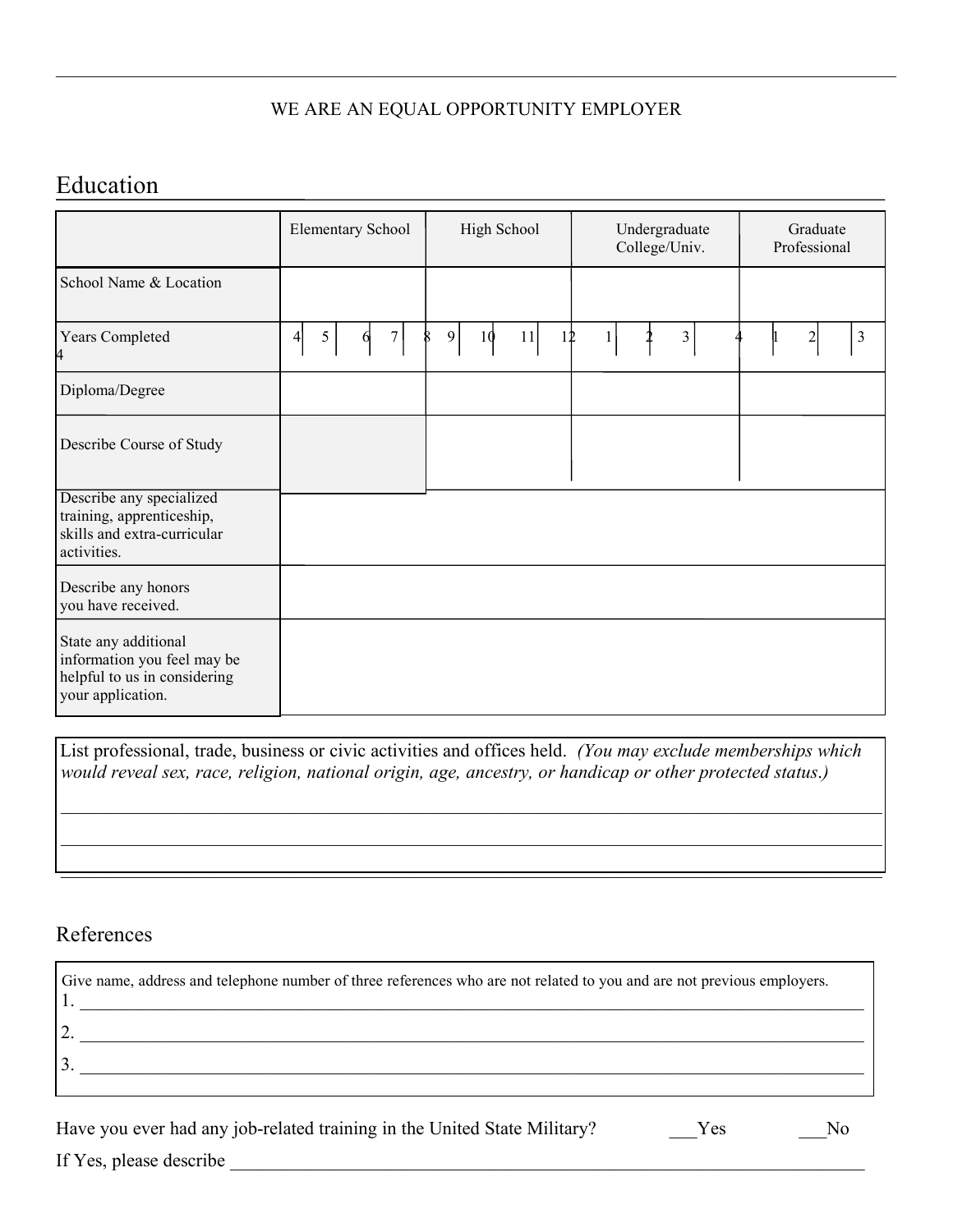Are you physically or otherwise unable to perform the duties of the job for which you are applying?

\_\_\_Yes \_\_\_No

## Employment History

Start with your present or last job. Include any job-related military service assignments and volunteer activities. You may exclude organizations which indicate race, color, religion, gender, national origin, handicap or other protected status.

| 1. Employer               |            |                        | Dates Employed<br>From         | Work Performed<br>To |
|---------------------------|------------|------------------------|--------------------------------|----------------------|
| Address                   |            |                        |                                |                      |
| Telephone Number(s)       |            |                        | Hourly Rate/Salary<br>Starting | Final                |
| Job Title                 | Supervisor |                        |                                |                      |
| Reason For Leaving        |            |                        |                                |                      |
| 2. Employer               |            |                        | Dates Employed<br>From         | Work Performed<br>To |
| Address                   |            |                        |                                |                      |
| Telephone Number(s)       |            |                        | Hourly Rate/Salary             |                      |
| Job Title                 | Supervisor |                        | Starting                       | Final                |
| Reason For Leaving        |            |                        |                                |                      |
| 3. Employer               |            | Dates Employed<br>From | T <sub>0</sub>                 | Work Performed       |
| Address                   |            |                        |                                |                      |
| Telephone Number(s)       |            | <b>Starting</b>        | Hourly Rate/Salary<br>Final    |                      |
| Job Title                 | Supervisor |                        |                                |                      |
| <b>Reason For Leaving</b> |            |                        |                                |                      |
| 4. Employer               |            | From                   | Dates Employed<br>To           | Work Performed       |
| Address                   |            |                        |                                |                      |
| Telephone Number(s)       |            |                        | Hourly Rate/Salary<br>Starting | Final                |
| Job Title                 | Supervisor |                        |                                |                      |